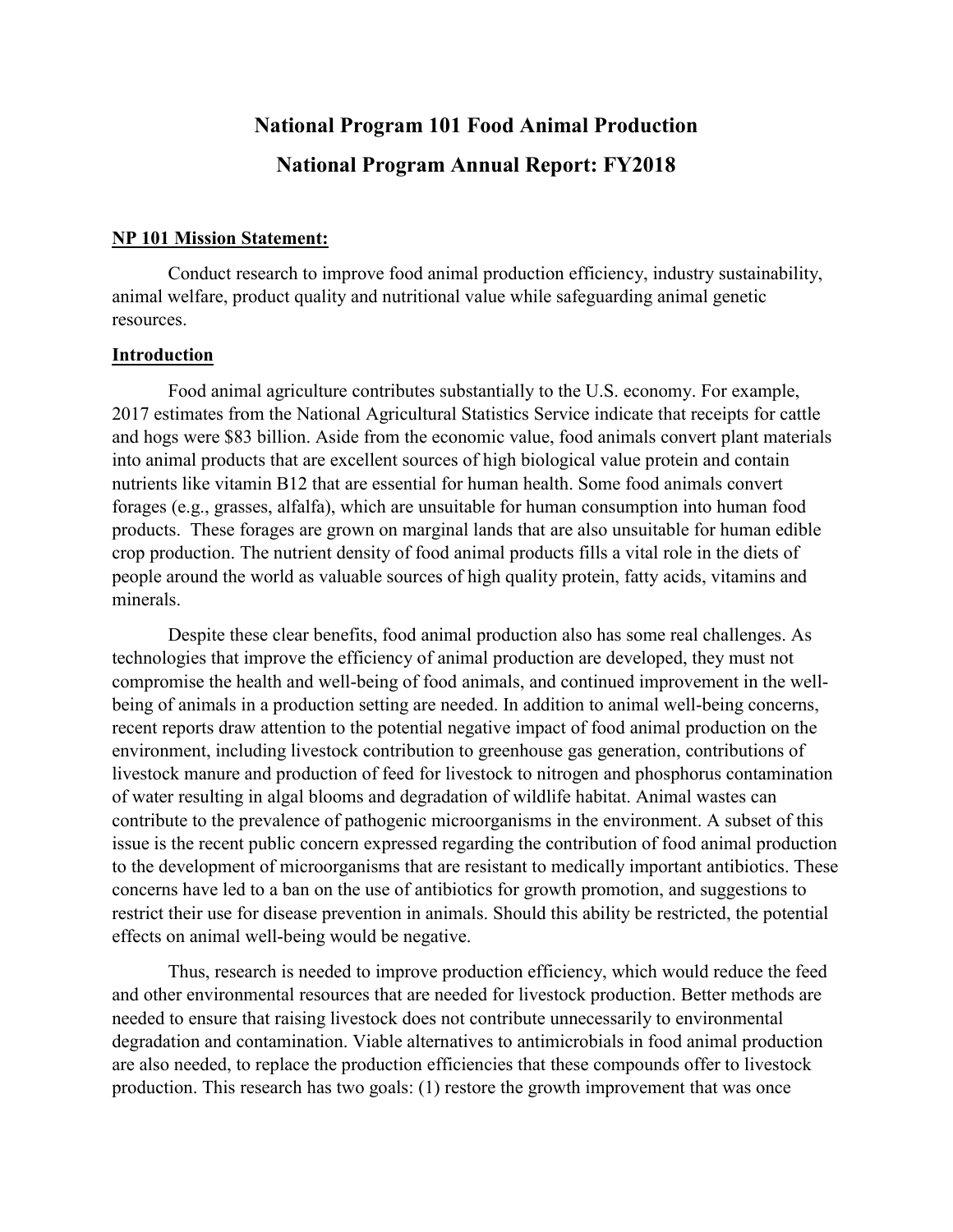available through the use of antimicrobials and (2) reduce disease incidence, to reduce the need for preventive use of antibiotics.

Given the health benefits of food animal products, dramatic improvements in production efficiencies developed by ARS scientists will help ensure international food security and directly impact human health by reducing the real cost of nutritionally valuable animal products, making animal products more available to those populations most in need.

Studies within this program that identify indicators of animal stress and methods to alleviate stress in the production environment will ensure that as production efficiency improves, so does animal well-being in those production systems. Improvements in food animal production efficiencies will reduce food animal wastes. Reductions in the numbers of breeding animals to maintain production reduce the livestock waste environmental footprint. Ongoing improvements in food animal nutrition and other production efficiencies reduce grain requirements and manure production, and science-based animal waste management strategies provide for the beneficial return of animal waste nutrients to the environment. Improvements in production efficiency will reduce microbial pathogen contamination of the environment and greenhouse gas emissions from livestock production systems and ensure that livestock production remains environmentally sustainable.

#### **Future directions**

Animal genomics is a major emphasis of the Food Animal Production National Program. Much of our work has been focused on exploiting the additive genetic component of traits in various livestock species through the use of sophisticated genomic technologies. The best example of this in livestock is in dairy cattle, where the structure of the industry in the United States, along with relatively high individual animal value and long generation intervals, have combined to make genomic selection very successful. Research to add useful traits to dairy selection indices, and fully implement additive genomic selection in other livestock species, will be a focus going forward. But we will also need to begin to go beyond additive genetic selection to incorporate things like the interactions between the environment and the additive genetic component, to be able to best fit animals to their environment. Some work in this area has already been done, but much more is needed. In addition, we also need to go beyond the additive genetic component of inheritance and including components like epigenetics and heterosis in our selection methods. Fifty percent of beef cattle, and nearly all swine and poultry in the United States, are crossbred animals. Crossbreeding is done to take advantage of heterosis, which is the improvement in a trait that results from dominant effects of some gene alleles on other gene alleles at various genetic loci. It should be possible to optimize heterosis using genomic technologies, and research is needed to explore this possibility.

It has been typical of livestock research to consider the animal as a single individual, interacting with its environment, and controlled by its individual genome. However, it has always been true that individual animals all exist as a collection of organisms consisting of the individual and its microbiome, and it is only recently that we have technologies that can address this fact. We have ongoing research in all livestock species to measure the effect of the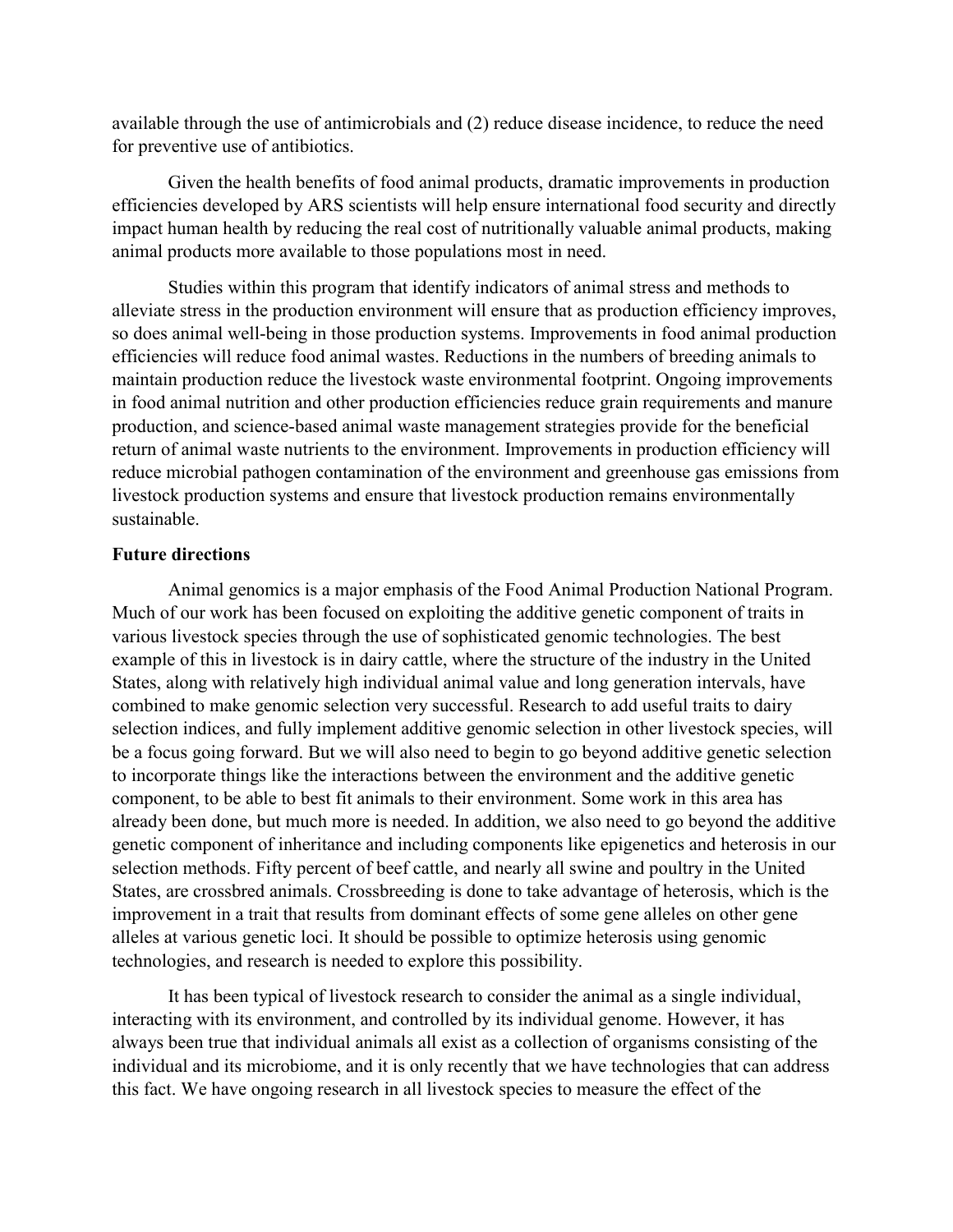microbiome on the function of the individual, and its consequences for health and production efficiency. In the future, we will begin to manipulate the microbiome in beneficial ways, to increase feed efficiency, reduce pathogens, and reduce environmental impacts of livestock. Methane production by cattle falls into this last category. Methane is entirely a product of the cattle microbiome, and not only represents a potent greenhouse gas, but also represents wasted feed energy. Although it is likely to be challenging, our goal is to reduce cattle methane production to zero, adjusting the microbiome so that the feed energy that is lost currently to methane production will be incorporated into products useful to the cow, without decreasing feed intake or growth rates of cattle.

Raising livestock is labor intensive. The production systems in which many of our food animal species are raised continue to grow larger, because the fixed costs of an operation are more economically distributed over larger numbers of animals. Expanding animal numbers and labor expense can combine to reduce the ability to optimally manage every animal. To make the production system work, farmers manage for the average animal, or manage so that a high percentage of the animals can produce optimally. The former results in reduced production of animals needing more resources, and the latter results in significant overapplication of resources to underperforming animals. Improvements in electronic technologies over the last 40 years are now beginning to make it feasible to monitor individual animals for a variety of parameters like body temperature and feed intake that could be exploited to manage individual animals and reduce these inefficiencies. To make this a reality, new sensors, data infrastructure, and decision support tools are needed. Data handling capabilities have been increasing by 10-fold every 5 years over the last 4 decades and will likely continue at this rate, so what is not feasible now may be easy in 20 years. To take full advantage of these changes, research is needed now to develop the methods that will lead to the greatest improvements in livestock management.

#### **Program staffing, funding, and collaborations**

During FY 2018, National Program 101 (NP 101) had 82 full-time scientist positions working at 13 locations across the United States. Twenty-one appropriated research projects in NP 101 were approved through the ARS Office of Scientific Quality Review this past year. In FY 2018, appropriated funding for NP101 was \$57 million; and total funding was \$59 million including extramural awards. Three new inventions were disclosed and 1 patent awarded. Additional technology transfer included 9 Material Transfer Agreements and 3 Material Transfer Research Agreements.

#### **In 2018 NP 101 scientists participated in research collaborations with scientists in**:

Australia, Austria, Belgium, Brazil, Canada, China, Denmark, England, Finland, France, Germany, Ireland, Israel, Italy, Macedonia, Malawi, Mexico, Netherlands, New Zealand, Nigeria, Norway, Romania, South Africa, Spain, Sweden, Switzerland, Turkey, Uganda, United Kingdom and Uruguay.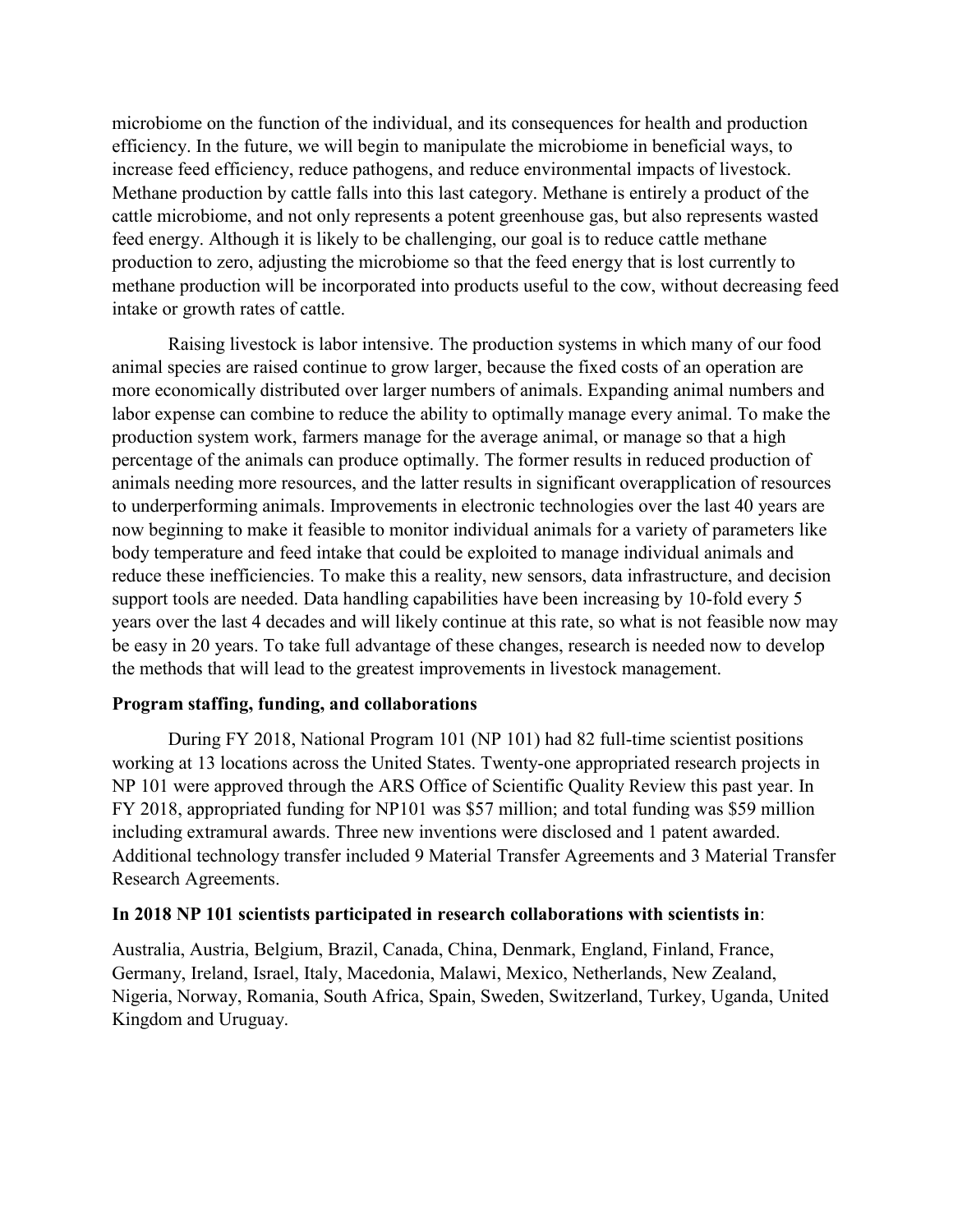#### **New scientists in NP 101 2018:**

**Dr. Brittany Harlow**, Post-Doctoral Fellow, Forage-Animal Production Research, Lexington, Kentucky.

**Dr. Tom Murphy**, Research Geneticist, Genetics, Breeding and Animal Health Research Unit, Clay Center, Nebraska.

#### **The following scientists retired in 2018:**

**Dr. Glen Aiken,** Research Leader, Forage-Animal Production Research, Lexington, Kentucky.

**Dr. Melvin E. Tooker**, Animal Scientist, Animal Genomics and Improvement Laboratory, Beltsville, Maryland.

The distinguished record of these scientists is recognized world-wide and they will be missed at NP 101.

### **The following scientists in NP 101 received prominent awards in 2018:**

**Dr. John B. Cole**, Beltsville, Maryland, received the Outstanding Service Award from the National Dairy Herd Information Association (DHIA) at the 53<sup>rd</sup> National DHIA Annual Meeting in San Antonio, Texas, on March 6-8, 2018.

**Dr. Mary Beth Hall,** received the Federal Laboratory Consortium Midwest Regional Award for Excellence in Technology Transfer for Starch Analysis and Application for Animal Feeds and Pet Foods.

**Dr. Mary Beth Hall,** received the American Dairy Science Association Nutrition Professionals Inc. Applied Dairy Nutrition Award, 2018.

**Dr. Prasanna H. Gowda,** received the 2018 Laj Ahuja Agricultural Systems Award and Soil Science Society of America (SSSA) Fellow Award at the 2018-2019 International Soils Meeting: Soils Across Latitudes in San Diego, California.

#### **Major Accomplishments in 2018**

This section summarizes significant research results for Fiscal Year 2018 that addressed specific components and anticipated products of the 2018– 2022 action plan for the Food Animal Production National Program. Within each section, selected accomplishments of individual research projects in NP 101 are presented. These accomplishments are highlighted here due to their significance and alignment to action plan components and anticipated products. They are a subset of accomplishments within the program. To see all the accomplishments for each project within the program, please visit the USDA ARS National Program 101 website:

<https://www.ars.usda.gov/animal-production-and-protection/food-animal-production/>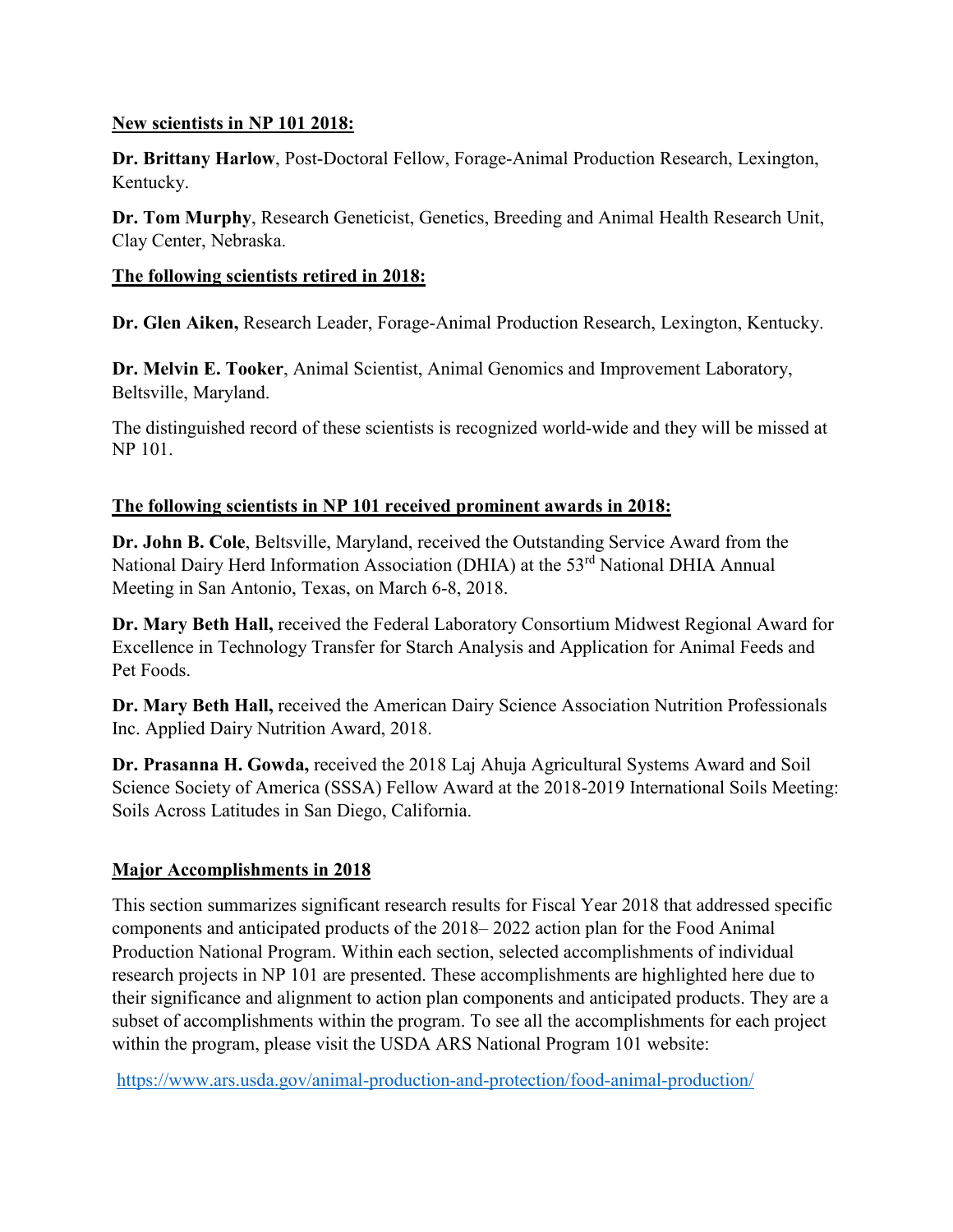Many of the projects are the result of significant domestic and international collaborations with both industry and academia. These collaborations provide extraordinary opportunities to leverage funding and scientific expertise for USDA - ARS research and allow scientists to tackle larger problems that could not be addressed without such collaborations. Improved food animal production efficiencies decrease the real cost of animal products, making the products more available to people worldwide, and decreasing the environmental footprint of animal production.

Accomplishments are listed below that correspond to each of the Components and Problem Statements of the *Action Plan National Program 101 Food Animal Production 2018 – 2022*. Following each accomplishment, the corresponding anticipated product from the NP101 Action plan is indicated.

# **Component 1: Improving Production and Production Efficiencies and Enhancing Animal Well-Being across Diverse Food Animal Production Systems**

# **Problem Statement 1A: Improving the Efficiency of Growth and Nutrient Utilization**

# **Rumen microbiome community profiles are associated with feed efficiency.**

Feed costs are estimated to be 60% of the total cost of raising cattle. Improvements in feed efficiency, and subsequent reduction in manure and other wastes generated, will reduce feed inputs and environmental impact. In cattle, microbes in the rumen degrade forages into metabolites that can be used by the cow for growth. However, how much the rumen microbial composition affects feed efficiency in beef cattle is unclear. ARS researchers at Clay Center, Nebraska, and collaborators at the University of Nebraska characterized the rumen microbial communities (microbiomes) of two large animal cohorts (125 heifers and 122 steers) to identify specific bacterial members associated with feed efficiency traits in beef cattle. A rumen sample was obtained from each animal for bacterial community profiling. This innovative study showed that the species and abundance of the microbes present in the rumen account for 20% of the variation in feed efficiency. These data demonstrate the magnitude of the effect of microbial composition on feed efficiency and will inform future strategies to alter rumen microbial communities to improve feed efficiency in cattle.

*Anticipated product: Comprehensive characterization of digestive system microflora in livestock species, including the organisms present and their prevalence, and identification of those species that are correlated with improved performance, nutrient utilization efficiency, and reduced environmental impact.*

# **Demonstrating the impact of eliminating animal agriculture.**

Farmed animals provide essential nutrients in human diets, but also produce greenhouse gases and use food resources that could potentially be used by people. ARS scientists in Madison, Wisconsin, in collaboration with scientists at Virginia Tech, Blacksburg Virginia, evaluated the hypothetical impact of eliminating farmed animals from U.S. agriculture and converting to a plant-only system. Without animals, substantially more food could be produced. However, with the U.S. population reliant on the crops grown in the United States and currently imported, a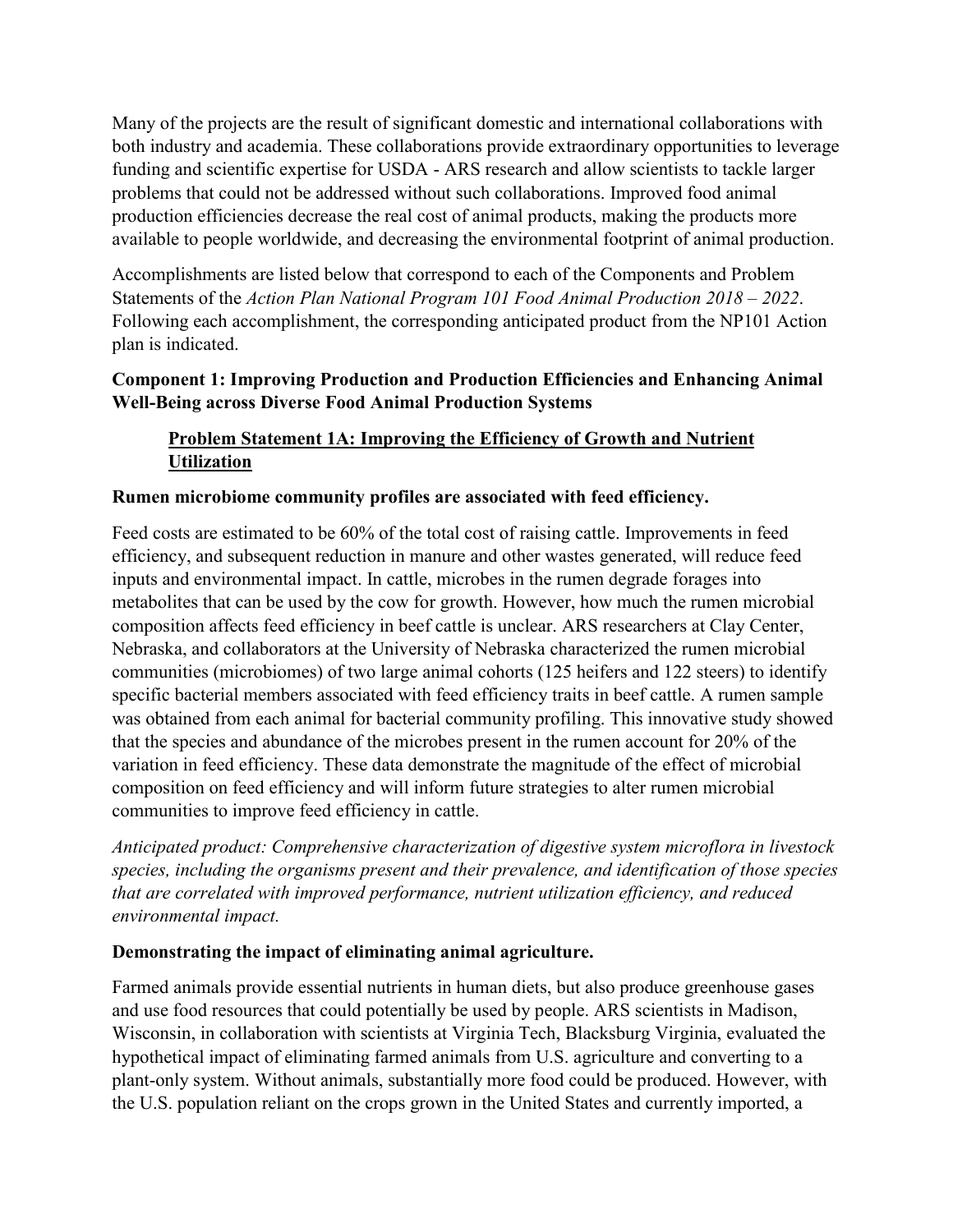plants-only diet without supplementation would require more calories to meet some required nutrients, and have more nutrient deficiencies, than a diet containing animal products. Nutrients such as vitamin B12 and certain fatty acids are only or largely provided by animal-derived foods. Thus, the dietary requirements for nutrients lacking or in low concentrations in plants would not be met in a consumable diet. Greenhouse gas emissions by the U.S. agriculture system declined 28%, but the total contribution of agriculture to national greenhouse gas production is only 9%, resulting in a net decline in greenhouse gas of only 2.6% of current U.S. total production. The need to produce synthetic fertilizer to replace animal manures, and other changes in the system partially counterbalanced the removal of animals. The study showed that making changes to a complex system gives rise to unexpected impacts. Recommendations for changes in our agricultural system requires integration of multiple disciplines to adequately evaluate potential impacts.

#### *Anticipated product: Management strategies and programs for improving grazing-land health and sustainability and conservation/return of natural ecosystem services.*

#### **Older, low-value hops could be used as a natural, growth-promoting feed additive for cattle.**

Inefficient protein metabolism by cattle results in higher costs to the producer to provide sufficient protein to maintain growth, and increased nitrogen contamination (ammonia, nitric oxide) of the environment, which can contribute to algal blooms and other negative consequences. A type of bacteria in the gastrointestinal tracts of cattle and other ruminants causes protein to be degraded and therefore unavailable to the animal, which contributes to environmental contamination (ammonia) and causes the animals to gain less weight. These bacteria can be controlled with a natural compound in the hops plant, but hops are generally too expensive to use in cattle feed. However, there is currently a hops surplus and old hops go unused. ARS researchers in Lexington, Kentucky, discovered that even after 5 years of storage, hops could control the wasteful bacteria in cattle. When the ammonia-producing bacteria are controlled, the animals gain weight more rapidly and efficiently. This result indicates that hops that are no longer useful for beer making are still a valuable byproduct feed additive for improving nitrogen usage in cattle.

### *Anticipated product: Identification and development of alternatives to antibiotics to decrease pathogens and improve growth performance in livestock and poultry.*

#### **New dietary starch method to improve information for consumers**.

Accurate information on feed composition is essential for formulating healthy diets for cows and for informing consumers about the nutritional qualities of the animal feeds and pet foods they purchase. Starch is a carbohydrate in feeds that can provide energy to meet an animal's requirements in properly balanced diets, but can cause health disorders if mis-fed. An ARS animal scientist in Madison, Wisconsin, developed a new assay to determine dietary starch concentration, and then tested it in a collaborative study with fourteen state, commercial, and research feed analysis laboratories. The starch method has been approved by the Association of Official Analytical Chemists International (AOAC Official Method 2014.10). The new dietary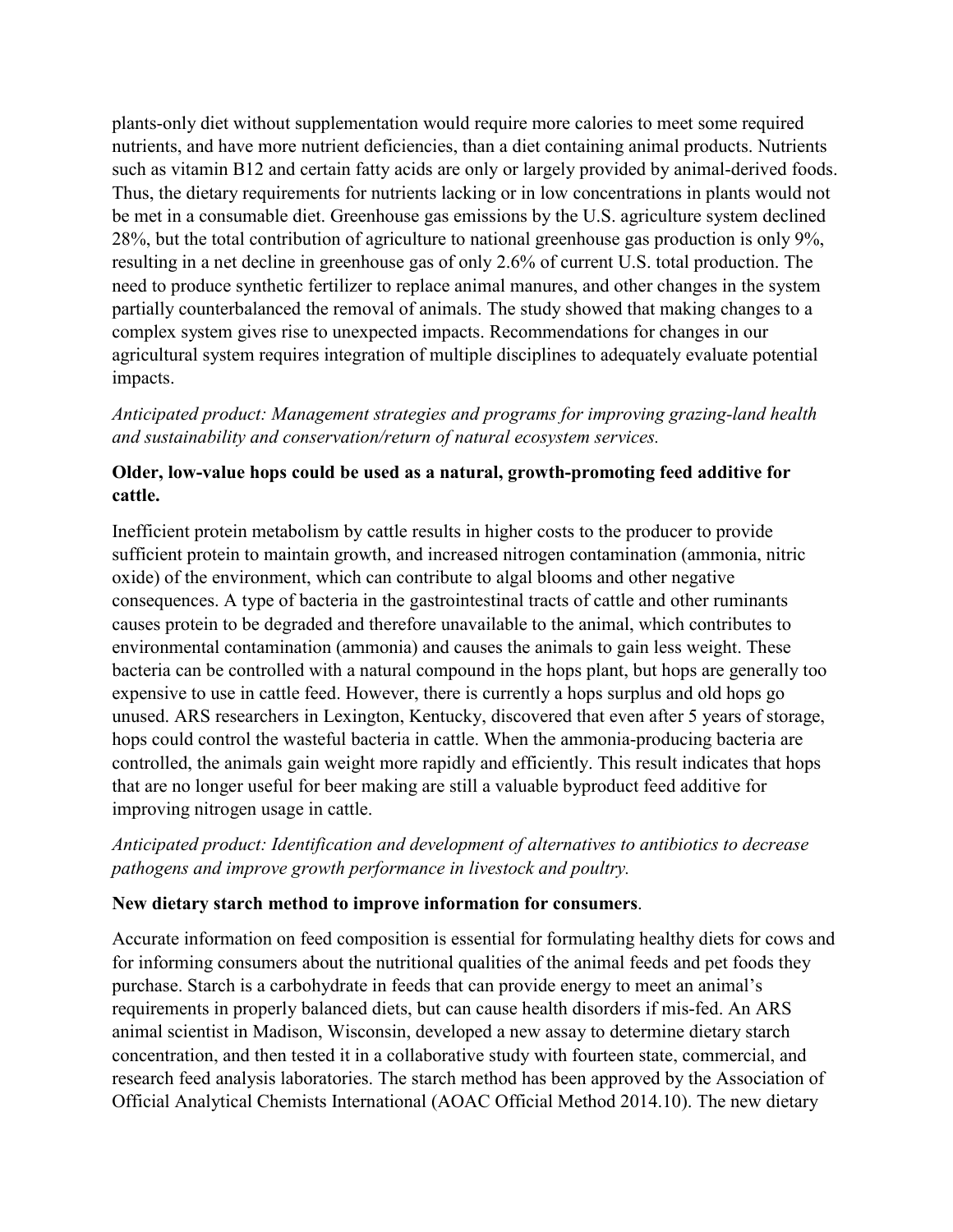starch method received final approval for use in nutritional labeling of animal feeds and pet foods and replaces a previous method that was no longer valid. In 2017, commercial feed analysis laboratories ran dietary starch analyses valued at \$1.3 million on over 1.4 million samples. This research provided pet food manufacturers and animal agriculture with an assay to accurately determine the amount of starch in their feeds.

*Anticipated product: Development of refined methodology allowing precise real time nutrient evaluation of forages including improved sampling procedures.*

#### **Problem Statement 1B: Reducing Reproductive Efficiency**

#### **Genetic resources for responsible lamb production.**

Number of lambs born per ewe is an important factor influencing the efficiency of sheep production, but this is reliant on sufficient feed resources, which may not always be available on western rangelands. To provide genetic resources to increase lamb production, ARS researchers at Clay Center, Nebraska, evaluated reciprocal crosses between Romanov (>3 lambs per parity) and Rambouillet (~1 lamb per parity) breeds (Romanov male, Rambouillet female versus Rambouillet male, Romanov female). Crossbred ewes sired by Romanov or Rambouillet breeds were roughly equivalent, providing nearly 2 lambs per parity over 5 parities. However, ARS researchers in Dubois, Idaho, in collaboration with Virginia Tech University in Blacksburg, Virginia, tested the limits of lamb production per ewe in the harsh conditions of the U.S. mountainous regions. They established that 2.2 lambs per ewe each year is optimal and going beyond this is of limited value due to the high loss of lambs in ewes rearing triplets. These findings indicate that Romanov x Rambouillet crossbred ewes will be useful in increasing the number of lambs per ewe, with lamb production that is consistent with the harsh environments in the western mountains.

*Anticipated products: Data to facilitate appropriate matching of management and production resources with genetic potential of breeding animals with the goal of increasing reproductive rate.*

# **Colostrum deficiency in piglets affects the response of the uterus to pregnancy in adulthood.**

The first milk that a pig consumes from its mother is called colostrum. Colostrum is known to contain many hormones and other factors that impact development of multiple tissues and organ systems. Previous research from ARS showed that if female piglets do not get adequate colostrum at birth, their reproductive capacity is diminished. To determine the mechanism behind this reduced fertility, ARS scientists at Clay Center, Nebraska, in collaboration with scientists from Auburn and Rutgers Universities, identified colostrum deficient female piglets and their normal littermates at birth. The piglets were then allowed to mature, and uterine function was measured by comprehensively measuring the genes expressed by the uterus during early pregnancy. They discovered over 1,100 genes that were expressed differently in females that had consumed adequate amounts of colostrum as piglets compared with those that did not. Many of the genes that differed in expression were involved in immunity and in receptivity of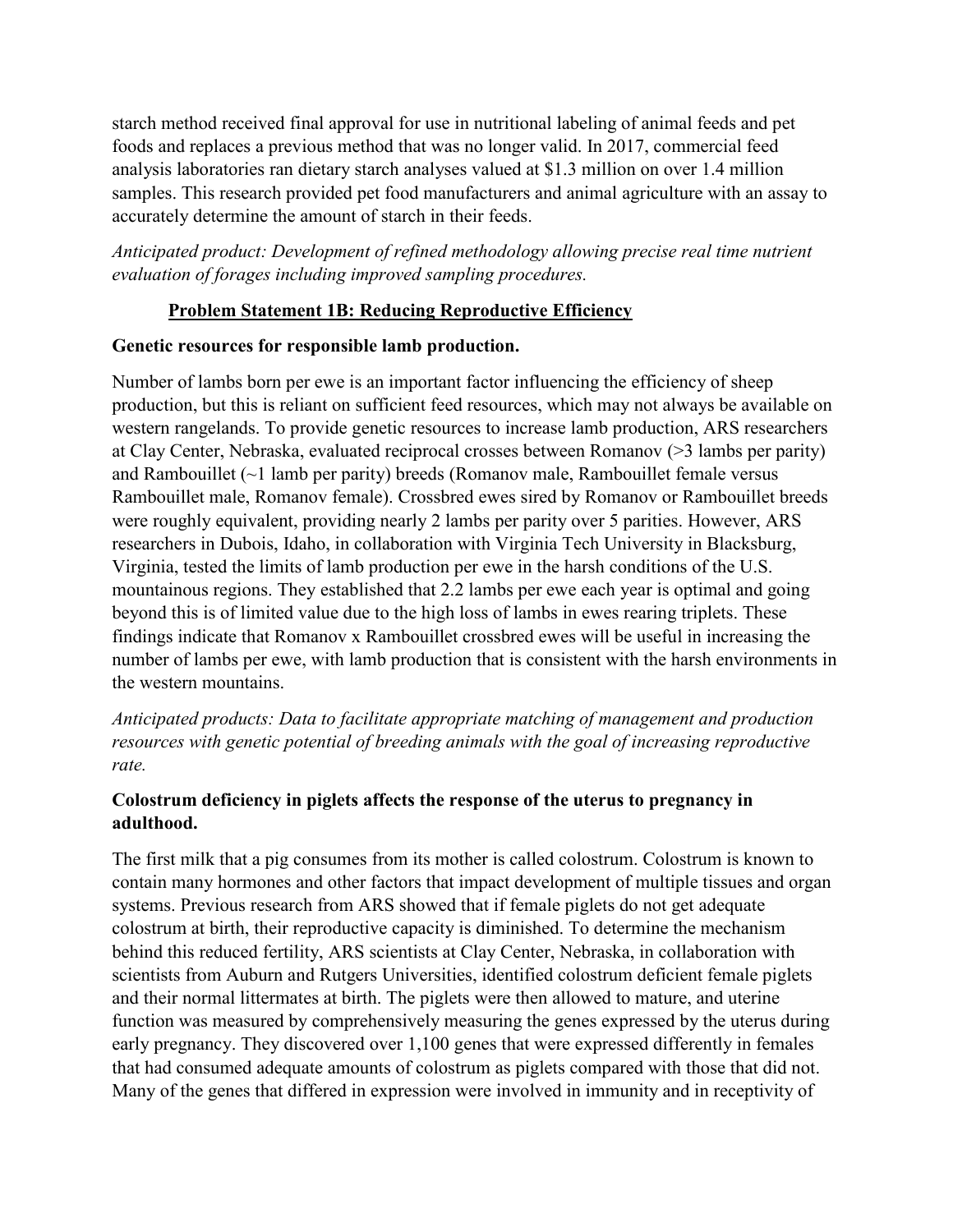the uterus to the fetus. This research strongly supports the concept that colostrum deficiency on the first day of life alters the development of the uterus with lasting effects on subsequent uterine function during pregnancy as an adult, leading to impaired fertility and litter size. This research reinforces that managing colostrum consumption of newborn females is important for full productivity and profitability of pork production.

# *Anticipated product: Strategies that optimize male and female contributions to reproductive efficiency.*

### **Cows that demonstrate behavioral estrus during an estrous synchronization protocol are more fertile than cows that do not demonstrate behavioral estrus.**

In order to increase the efficiency of genetic selection in beef cattle, cow-calf producers use protocols that synchronize the reproductive cycles of cows so they can be efficiently inseminated by high genetic merit bulls using artificial insemination. However, these protocols often do not result in the same fertility as that obtained when cows cycle without intervention, and the reasons for the reduced fertility is not known. ARS researchers at Clay Center, Nebraska, in collaboration with South Dakota State University, tested the hypothesis that early (day 16 of pregnancy) embryonic mortality was greater in cows that did not demonstrate behavioral estrus after an estrous synchronization protocol followed by timed artificial insemination. Results of this study showed that there was no difference in embryonic survival on day 16 of pregnancy between cows that demonstrated behavioral estrus and cows that did not. In addition, there was no difference in uterine protein or glucose concentrations, measures of uterine function, between cows that did or did not demonstrate behavioral estrus. Serum estradiol concentrations were three times greater in cows that demonstrated behavioral estrus. While there was no difference in embryonic development on day 16, pregnancy rate at day 35 was decreased in cows that did not demonstrate behavioral estrus. These results eliminate aspects of pregnancy up to day 16 of pregnancy as contributing to the reduced fertility, and suggest that estradiol at estrus may influence embryo-uterine interactions such as implantation, needed for embryo survival between day 16 and 35 of pregnancy. Increasing the number of cows expressing estrus after estrus synchronization protocols will lead to better fertility and greater adoption of the technology by cow-calf producers.

*Anticipated product: Strategies that optimize male and female contributions to reproductive efficiency.*

#### **Problem Statement 1C: Enhancing Animal Well-Being and Reducing Stress**

# **Developed a prediction equation to estimate the core body temperature of chickens from facial skin temperature.**

Heat stress in poultry reduces feed intake and rate of growth, and can sometimes result in bird death. Monitoring heat stress in poultry relies on accurate measurement of core body temperature, however, current methods require physical restraint of the birds, which can cause the body temperature to increase and provide inaccurate measurements. ARS researchers in West Lafayette, Indiana, developed a prediction equation to estimate core body temperature from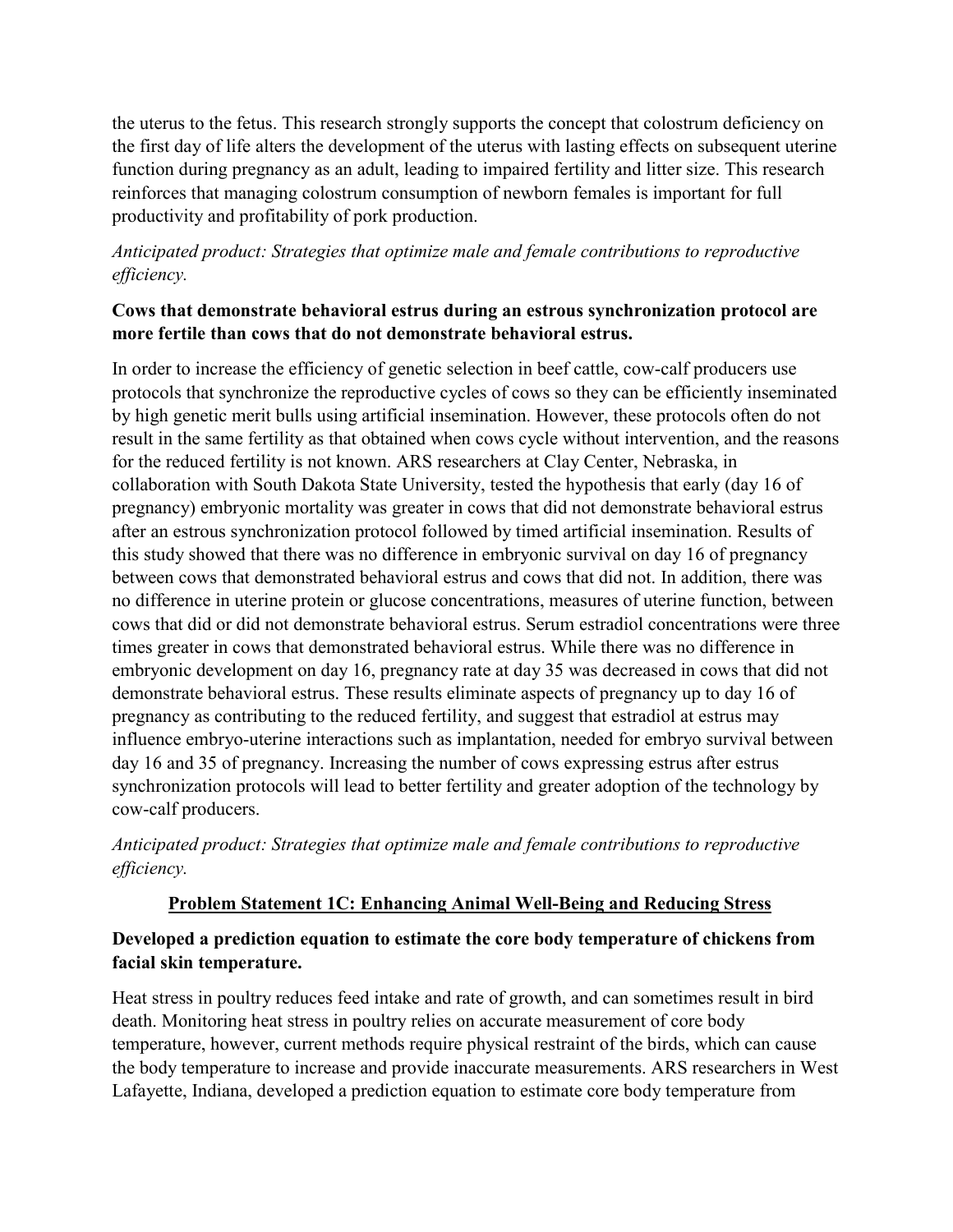facial skin temperature in chickens. The equation utilizes the inputs of bird sex, time, and facial skin temperature, which is collected using a thermal camera. This equation is expected to help researchers collect more accurate body temperature data in experiments that explore factors contributing to heat stress, without having to rely on handling animals and manually taking temperatures. In addition, it may have practical applications for poultry producers to determine when their birds are suffering from heat stress or whether their flocks have a fever or illness.

*Anticipated product: Improved precision animal management/production systems to better identify compromised animal well-being for individual and groups of animals in conventional production systems.*

### **Banamine transdermal reduces vaginal temperature when administered at time of Bovine Respiratory Disease challenge.**

The beef cattle industry continues to utilize significant resources to combat Bovine Respiratory Disease (BRD), with treatment costs estimated to exceed \$30 per head. Over 55% of feedlots use a non-steroidal anti-inflammatory drug, or NSAID to reduce the fever associated with BRD. Utilizing a dual-challenge BRD model, ARS scientists in Lubbock, Texas, worked with an industry partner to determine if administering a topical NSAID (as opposed to oral or intravenous administration) would alter the febrile response when administered at various time points prior to the challenge. Results from this study indicated that fever was reduced in calves when the topical NSAID was administered at the time of viral or bacterial challenge, but not 3 days prior to the challenge. Thus, this new product can be a useful tool for producers to apply to calves suffering from BRD induced fever. Its simple method of application, compared to injectable or oral products, will likely increase the appropriate use of the product, reduce stress on the animal associated with application, reduce the potential for residue contamination, and ultimately improve animal comfort and well-being.

*Anticipated product: Development of specific management strategies (e.g., time of animal processing and vaccination, use of non-antibiotic supplements, etc.) targeted at reducing animal stress and improving immunity.*

#### **Water supply rates for recirculating evaporative cooling systems.**

Heat stress in poultry reduces feed intake and rate of growth, and can sometimes result in bird death. One way to manage heat stress and air quality within poultry houses is increased ventilation. Newly constructed poultry houses use increased ventilation rates to further improve cooling, but this has resulted in increased water usage. Recent droughts and increasing municipal water costs have highlighted the need for proper planning and design of water supply systems to ensure peak demand is met. Few estimates of water use are available for recirculating evaporative cooling pad and fan systems, and design guidance has emphasized planning for extreme temperatures, resulting in excessive capacity recommendations and overuse of water. Historical weather data from 732 weather stations across the continental United States was used to estimate the water use rate for differing levels of ventilation system efficiency. Results of this analysis showed that the estimated water supply rates for proper ventilation in areas with dense poultry production including the Southeast, Delmarva Peninsula, and Iowa were approximately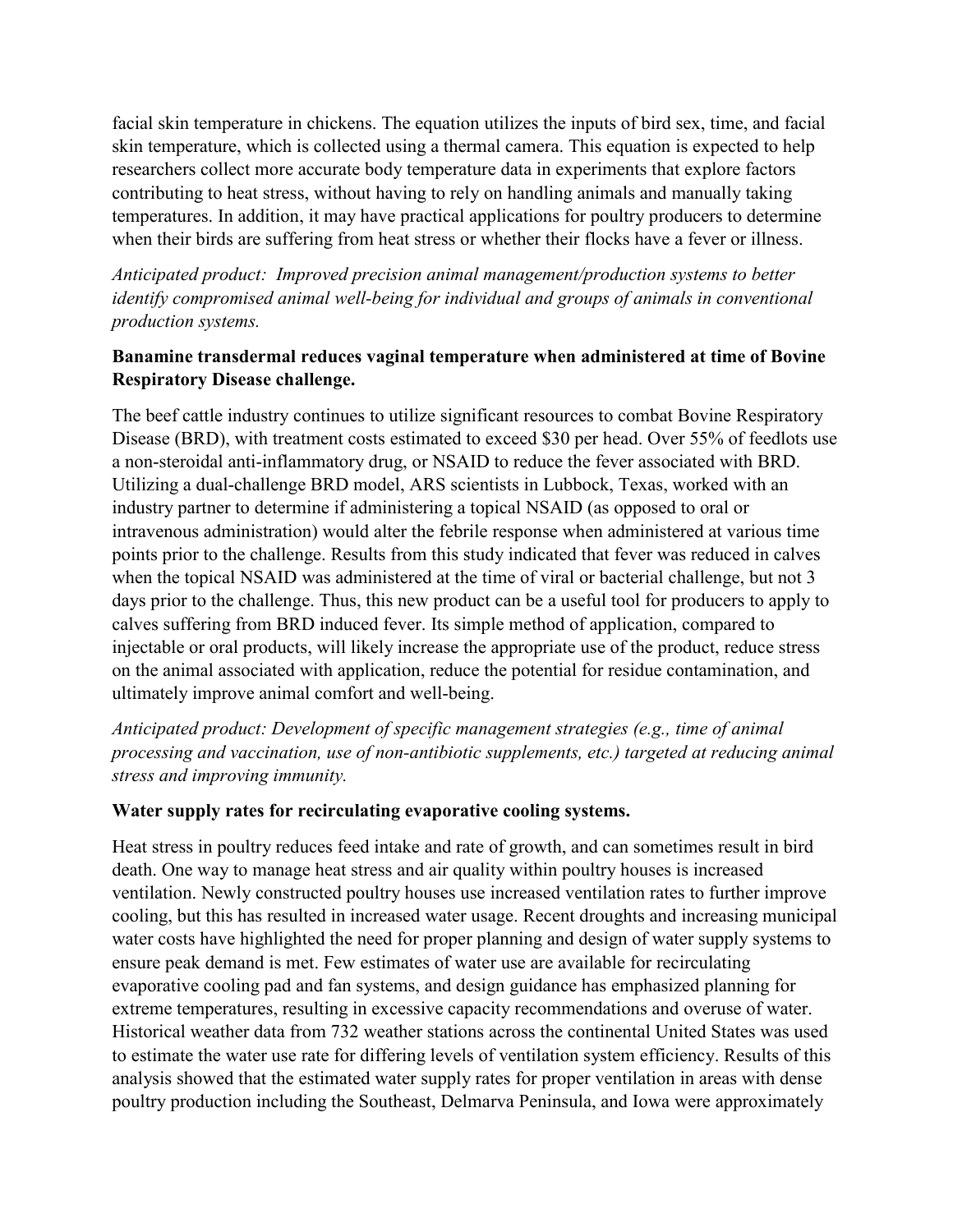25% lower than current recommendations. These results will reduce the capital and operating costs of installing and running evaporative cooling ventilation systems for new poultry houses.

*Anticipated product: Species-specific, cost-effective strategies to mitigate animal stress and improve animal well-being and longevity in conventional production systems.*

# **Component 2: Understanding, Improving, and Effectively Using Animal Genetic and Genomic Resources**

### **Problem Statement 2A: Develop Bioinformatic and other Required Capacities for Research in Genomics and Metagenomics.**

None.

# **Problem Statement 2B: Characterize Functional Genomic Pathways and their Interactions.**

# **Low expression or mutations in the Ikaros gene drive Marek's disease virus-induced transformation in chicken.**

Marek's disease is a cancer-causing virus that afflicts poultry, and the worldwide cost of the disease is estimated to be greater than \$1 billion annually. Understanding the biological mechanism for Marek's disease virus (MDV) to induce tumors is critical for future control using vaccines or genetic resistance. ARS researchers at East Lansing, Michigan, in collaboration with investigators at Purdue University in West Lafayette, Indiana, and University of California in Davis, California, sequenced DNA and RNA from tumors to identify mutations that are associated with tumor formation. It was determined that most tumors had either low expression or mutations in key regions of the Ikaros gene, which is the master regulator for immune cell development and is known to be associated with tumor suppression. This information will aid future efforts to improve Marek's disease vaccines and to select birds for superior resistance to Marek's disease. Reduced Marek's Disease will improve the health and well-being of poultry, thereby improving production efficiency and reducing poultry wastes.

*Anticipated product: Information relating the function and regulation of individual genes and their interaction with environmental and epigenetic effects contributing to economically important traits in food animals.*

# **Problem Statement 2C: Preserve, Characterize and Curate Food Animal Genetic Resources.**

None.

# **Problem Statement 2D: Develop and Implement Genetic Improvement Programs using Genomic Tools.**

# **Lifetime merit indexes for dairy cattle that include health traits.**

Genetic economic indexes for dairy cattle are used to improve the efficiency of the national population by ranking animals based on their combined genetic merit for economically important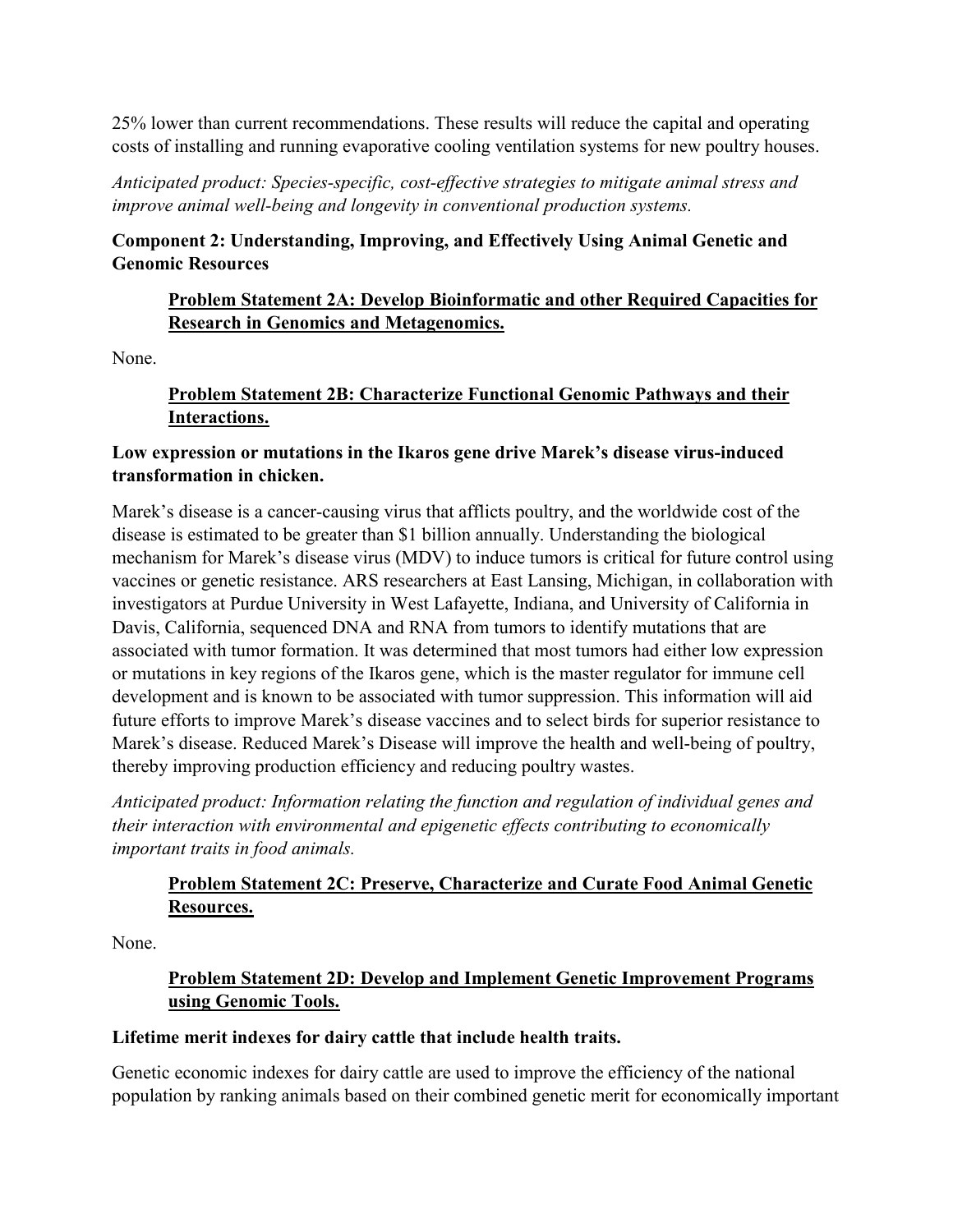traits, but health traits had not been included because they were not available. In collaboration with the Council on Dairy Cattle Breeding (CDCB), ARS researchers in Beltsville, Maryland, developed genetic evaluations for disease resistance to the six most common, costly health events for U.S. dairy cattle: clinical mastitis, ketosis (metabolic carbohydrate disorder), retained placenta, metritis (uterine inflammation), displacement of the fourth stomach, and milk fever (acute illness caused by calcium deficiency). Subsequently, these traits were added to lifetime merit indexes. Economic emphasis was added for direct expenses (such as clinical mastitis treatment) while at the same time reducing emphasis on previously correlated traits (such as somatic cell score). The updated indices were adopted and officially released to the dairy industry by the CDBC in August 2018. Selection using the new indexes will produce cows with genes that keep them healthy and more profitable than cows with health conditions that require extra farm labor, veterinary treatment, and medicine. If all breeders select on lifetime merit, the original index was worth \$250 million per year, and addition of these health traits provides an increase of \$1.4 million/year.

*Anticipated product: Genetic prediction tools for traits in food animals related to health, production efficiencies, adaptability, and functionality in varied domestic and international production systems.*

#### **Genetic evaluation of beef cattle breed differences in mature weight.**

The cow-calf sector of the beef production system produces calves that are then raised to produce beef. With increased selection for faster growth rates in the beef cattle industry, cow mature weight has also increased substantially because some of the same genes contribute to both traits. The increase in mature cow weight has resulted in higher maintenance energy requirements for the national cow herd, and thus higher demand for feed resources. However, heavier cows do not necessarily produce more calves or weaned calf weight over their lifetime. Understanding the genetic relationships between cow mature weight and lifetime production can enable appropriate consideration of weight and productivity in selection decisions. ARS researchers, using data from the germplasm evaluation program in Clay Center, Nebraska, estimated differences in mature weight for 18 beef cattle breeds, and correlations between cow weight and cumulative number of calves and calf weight weaned. They found that mature weight differed among breeds by 125 lbs. This would translate to 2 lbs less feed per day between breeds and is a substantial cost savings over the lifetime of the cow. The genetic relationships between cow weight and productivity were weakly negative. The weak genetic relationship means that the two traits can be selected independently without having a large effect on the other. Thus, these two traits can be incorporated with economic values and genetic relationships among other traits to select cows based on overall economic value. These results will help producers make breeding decisions when choosing sires in commercial cattle production.

*Anticipated product: Improved genetic evaluation and genetic selection programs for the food animal industries.*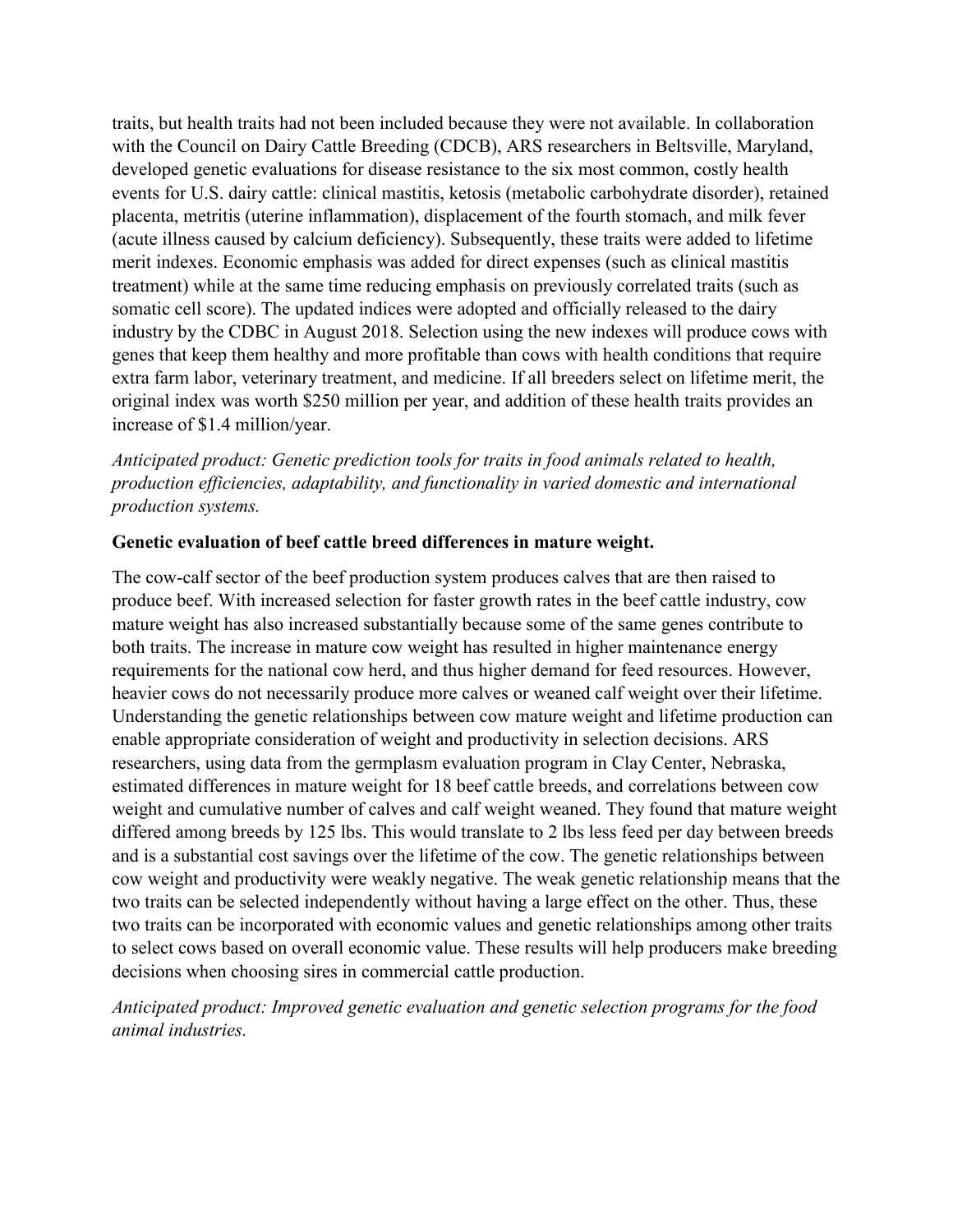# **Problem Statement 2E: Improved Techniques for Genetic Modification and Genetic Engineering of Food Animals.**

None.

# **Component 3: Measuring and Enhancing Product Quality and Enhancing the Healthfulness of Meat Animal Products**

# **Problem Statement 3A: Systems to Improve Product Quality and Reduce Variation in Meat Animal Products.**

### **Genetic factors are associated with myoglobin concentration of porcine longissimus muscle**.

A recent increase in light colored regions in ham, resulting in reduced consumer acceptance of the product, is a growing concern to the pork industry. Consumers prefer a redder-colored lean which is consistent throughout the product, especially consumers in Asian markets. Myoglobin is the protein in pork that is primarily responsible for the red color. Myoglobin concentrations also vary with muscle fiber type, being greater in some than in others. ARS scientists at Clay Center, Nebraska, conducted a genome-wide analysis to identify genetic markers associated with myoglobin content in pork. Results indicate there are at least two major regions of the genome affecting myoglobin concentration as well as several other regions with minor effects. The results further indicated that a primary factor associated with myoglobin concentration in the pork product is the percentage of the different fiber types present in the meat. This finding contradicts a commonly held belief that fiber type content within muscles is similar across animals. This knowledge will inform selection methods to improve overall pork color and color consistency throughout the product, and subsequent consumer acceptance of pork products.

# *Anticipated product: Better understanding of the biological mechanisms that control and influence meat product quality, color stability and consistency.*

# **Identified a gene alteration that reduces dark-cutting lean beef.**

Abnormally dark red "dark cutting" beef results in reduced consumer acceptance of beef products and results in an annual loss of potential revenue in excess of \$70 million. Dark cutting beef is caused by depletion of the animal's muscle energy stores. However, it was not understood why a group of cattle could all be exposed to identical conditions, but some animals will deplete their muscle energy stores and exhibit the dark red color, while others exhibit a "normal" bright cherry-red color. ARS scientists at Clay Center, Nebraska, discovered a naturally-occurring genetic mutation in cattle that decreases the susceptibility of cattle to the dark-cutting condition. The mutation discovered in this work helps to account for much of the unexplained variation in susceptibility to dark cutting. The DNA sequence associated with susceptibility to dark colored meat is similar across all mammals, and the mutation associated with bright red lean meat appears to have originated in British breeds of cattle. The frequency of the bright red colored meat mutation is variable in different breeds and very low in Holstein steers, which are the primary source of dairy beef. Selection for the favorable allele in this gene should significantly reduce the costly occurrence of dark red colored beef, thereby reducing losses associated with customer refusal to purchase beef with this abnormal color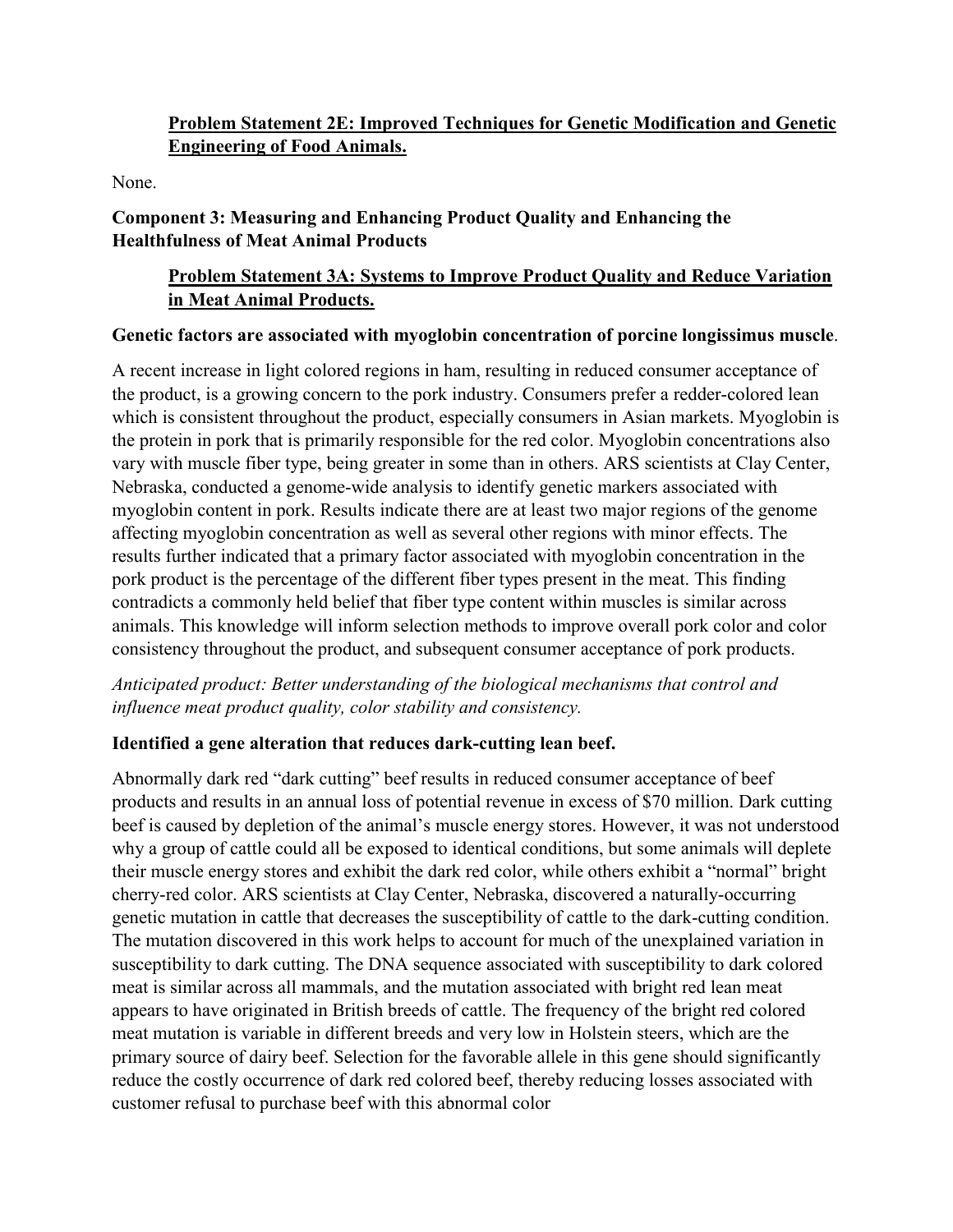#### *Anticipated product: Better understanding of the biological mechanisms that control and influence meat product quality, color stability and consistency.*

# **Salmonella migration out of gastrointestinal tract can potentially contaminate ground meat products.**

Significant progress has been made over the past 20 years to reduce foodborne pathogens such as *Escherichia coli* from entering the food chain through contaminated meat. However, Salmonella continues to be a problem in cattle, with no reduction in the number of incidences reported for meat contamination by Salmonella. To identify potential sources of Salmonella contamination in cattle, scientists with ARS in Lubbock, Texas, collaborated with Auburn University to determine the potential for Salmonella to move outside the digestive system into lymph nodes and joint fluid, and subsequently contaminate ground meat products. Dairy calves were challenged with Salmonella, and after 5 days various tissues and lymph nodes were collected from one half of the carcass, while the other half was refrigerated for 2 days and then ground. Researchers found that Salmonella was found outside the digestive system in various musculoskeletal lymph nodes. Further, Salmonella was found in some of the ground beef samples. Because Salmonella is found inside these peripheral, yet internalized tissues, it is not eradicated by traditional methods such as topical washes and sprays used to reduce bacterial contamination such as E. coli on beef carcasses, and thus may pose a risk of contaminating various cuts of meat and ground meat products.

*Anticipated product: Identification of supply chain critical control points which can be targeted for increasing product quality.*

### **Problem Statement 3B: Improving the Healthfulness and Nutritional Value of Meat Products from Traditional and Non-Traditional Production Systems.**

None.